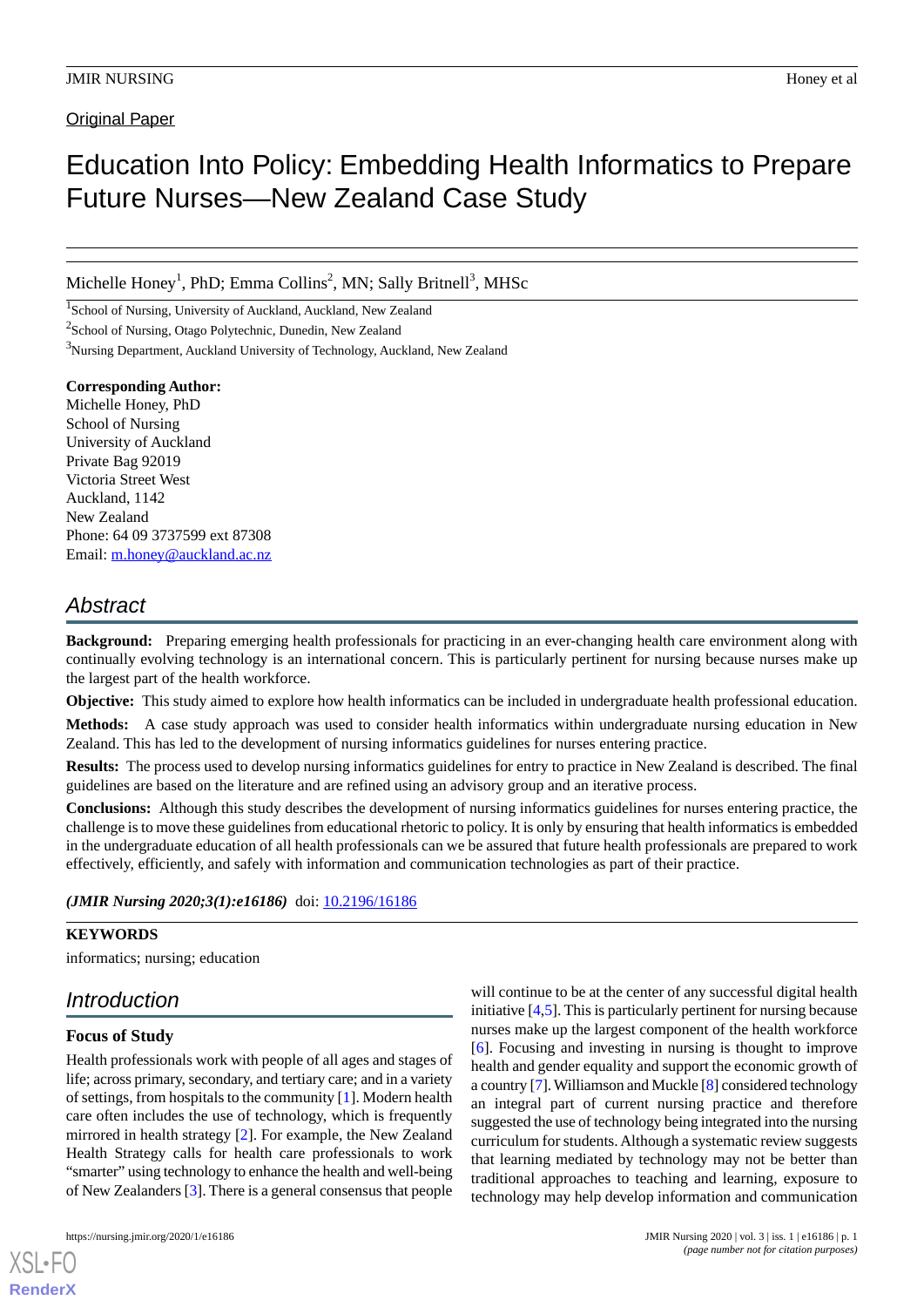technologies (ICT) skills that can be transferred to the clinical setting [\[9](#page-5-0)].

The focus of this case study was nurses working in New Zealand. New Zealand is a small country situated deep in the South Pacific with a population of less than 5 million [[10](#page-5-1)]. There are 52,700 practicing nurses or 1106.9 practicing nurses per 100,000 New Zealanders [\[1](#page-4-0)]. Nurses are recognized as the largest regulated health workforce in New Zealand, and because of having a generalist scope, diversity, flexibility, and demographic spread, they are the health professionals who are best able to provide a rapid response to emerging health needs [[11\]](#page-5-2). Although historically New Zealand was an early leader in considering how to prepare nurses to work with technology, nursing informatics has not been consistently addressed in nursing curricula across the country's 17 schools of nursing, meaning that New Zealand nurses may not be well prepared in this area [\[12](#page-5-3)[-15](#page-5-4)]. Therefore, a project was established to address this gap.

#### **Background**

There are many terms concerning the use of ICT in health care, but in this instance, the term health informatics, or when specifically for nursing—nursing informatics, has been selected. Health informatics is defined as the discipline focused on the acquisition, storage, and use of information in a specific setting or domain, in this case health care [[16\]](#page-5-5). Within nursing, the term nursing informatics is preferred, and this is defined as a "science and practice [which] integrates nursing, its information and knowledge, and their management, with ICT to promote the health of people, families and communities worldwide" [[17\]](#page-5-6). Or more simply, we are talking about the use of computers and ICT to support health care.

Including health informatics within health professional educational preparation was noted in the literature from the early 1970s; however, there seems to have been a surge of articles from 1999 [\[18](#page-5-7)]. In 2010, the International Medical Informatics Association (IMIA) revised the earlier (2000) international recommendations for health informatics or medical informatics education with the hope that these would help to establish courses and perhaps lead to sharing of courseware [[18\]](#page-5-7). The revised 2010 recommendations were designed to meet the educational needs of health professionals from medicine, nursing, health care management, dentistry, pharmacy, public health, health record administration, and informatics/computer science and for dedicated programs in biomedical and health informatics [[18\]](#page-5-7). This indicates a broad health professional reach. Despite the direction provided in the IMIA recommendations, there is still evidence that embedding informatics within a health professional education program is not commonplace [[19\]](#page-5-8).

A survey of medical schools in the United Kingdom identified that 17% of the 76% of medical schools that responded had little or no health informatics included in their curricula, and this is despite the General Medical Council's curriculum requirements [[20\]](#page-5-9). Similarly, in pharmacy schools in the United States, it was noted that little "progress had been made in pharmacy school curricula in response to the increasing importance of informatics to the profession" [[21\]](#page-5-10). A global

 $XS$ -FO **[RenderX](http://www.renderx.com/)** approach was suggested to provide flexible, Web-based, and standards-based medical informatics education, but this does not seem to have been well accepted [\[22](#page-5-11)]. A common issue has been the lack of suitably prepared faculty to teach health informatics [\[18](#page-5-7),[20-](#page-5-9)[22\]](#page-5-11).

For more than 30 years, nursing has had an interest in nursing informatics competencies [\[23](#page-5-12)]. However, early publications often described the use of computers by nurses and focused on computer skills and what should be included in nursing education [[24\]](#page-5-13). An international initiative, driven from the United States, the Technology Informatics Guiding Education Reform (TIGER) developed competencies to guide the nursing profession, but these are not widely used [\[25](#page-5-14)]. Many countries have considered nursing informatics competencies for their nurses [[26](#page-5-15)[-29](#page-5-16)], recognizing that their context and needs may be particular to their country. More recently, the IMIA Nursing Informatics Special Interest Group focused on nursing informatics competencies at a postconference meeting of world leaders [\[30](#page-5-17)]. The aim of this meeting was to "publish a set of informatics competency recommendations for nurses educated in the next decade that cover the informatics skills required for improved, innovative and even transformative health and health care delivery" [\[23\]](#page-5-12). A comprehensive scope was set by including information management and the use ICT for aspects such as electronic health records, medical devices, telemedicine, patient portals, electronic health, and mobile apps, with the hope that the competencies would also help prepare nurses for future developments.

Despite the use of ICT in health care practice becoming increasingly commonplace in developed countries, nursing education has lagged in providing the preparation needed for new nurses to be aware and have the opportunity to develop the knowledge, skills, and attitudes they will need in practice. As Murphy and Goosen state, "After almost 25 years it is still problematic how few schools of nursing offer education on how the values of patient focused care can be mixed with careful application of health informatics tools and good professional information management" [[23\]](#page-5-12).

#### **New Zealand as a Context**

New Zealand provides a context for this project, and this section includes some of the New Zealand health informatics history that helped to shape the current informatics landscape. Despite early recognition of the need for nursing informatics competencies and guidelines to inform practice and undergraduate nurse education in New Zealand, the embedding of nursing informatics within the nursing curricula did not occur [[13,](#page-5-18)[31\]](#page-5-19).

In 1989, a nurse educator, Jan Hausman, was seconded by the Ministry of Education to develop New Zealand guidelines for teaching nursing informatics [[14\]](#page-5-20). However, this early initiative saw little change in the nursing curricula. Nevertheless, a growing interest in nursing informatics started around this time, and by 1991, a national nursing informatics group (Nursing Informatics New Zealand [NINZ]) was formed [[31\]](#page-5-19). In the mid-1990s, this group developed and published Standards for Nursing Informatics with the notion that these guidelines would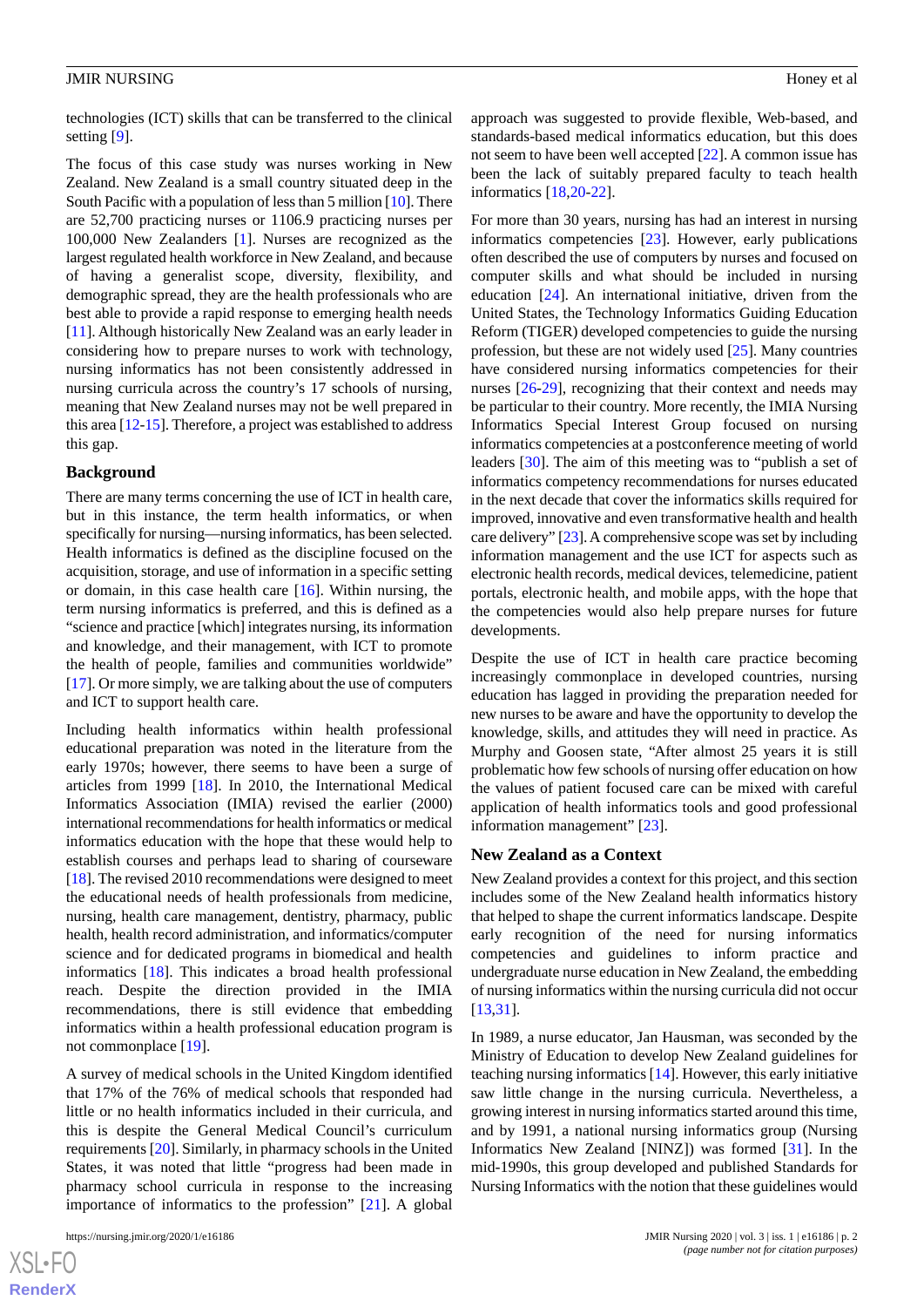In 2000, NINZ joined the New Zealand Health Informatics Foundation to form Health Informatics New Zealand (HiNZ), a not-for-profit organization that supports the field of health informatics, with a focus on events and professional development in New Zealand. HiNZ members include health professionals (including nurses), health sector managers, ICT experts, industry managers, academics, students, and government personnel [\[32](#page-5-21)].

In 2006, a report identified that more people, particularly those already in the health workforce, needed to be trained in health informatics [\[33](#page-6-0)]. Subsequently in 2012, based on this work and that of IMIA [\[18](#page-5-7)], a cross-institutional group of New Zealand informatics educators collaborated to develop "Core Competencies for Health Informatics" under the umbrella of HiNZ [\[34](#page-6-1),[35\]](#page-6-2). These competencies were designed for the existing workforce and were directed to health professionals, managers, and technical experts in health care. An outcome was government recognition and funding of *primer* workshops based around introductory health informatics concepts that were delivered around the country to local health care organizations. It was hoped that in providing the *primer* workshops, more health care workers would be informed and engaged in health informatics, and this would, in the longer term, address the shortage of health professional champions and interdisciplinary team members trained in health informatics [\[34](#page-6-1),[35\]](#page-6-2).

However, these efforts and the core competencies, although they included health professionals, were focused toward those already in practice and not those in training. A project to address this gap, specifically for nurses, commenced in 2016.

# *Methods*

To identify the nursing competencies needed for New Zealand nurses, a project was initiated in 2016 by a team of 3 nurse educators from 3 different schools of nursing. The objective of this project was to use a case study approach to develop nursing informatics guidelines specific for the New Zealand context that were based on principles encompassing key knowledge, skills, and behaviors for student nurses to attain over the time of their undergraduate education to be ready to begin practice as a registered nurse (RN). A case study approach was selected as it allowed for descriptive and exploratory analysis [\[36](#page-6-3)]. In addition, any nursing informatics guidelines needed to align with the New Zealand Nursing Council competencies for RNs [[37\]](#page-6-4). Over the next 2 years, evidence-based Guidelines for Nursing Informatics Competencies for Undergraduate Nurses in New Zealand were developed, and this work is now published and ready for dissemination [\[38](#page-6-5)]. Preceding this, in 2015, a study mapping the TIGER competencies [\[25](#page-5-14)] against the current legislation and practice in New Zealand was conducted, but the feeling was that the US-centric competencies did not suit the New Zealand health care and educational context [[15,](#page-5-4)[39\]](#page-6-6). This work was presented at the national nursing informatics

conference in New Zealand, which identified other interested nurses and resulted in a collaboration to consider what nursing informatics competencies were needed for New Zealand nurses. The first stage of the collaboration was between nurse lecturers from 3 different schools of nursing and consisted of mapping their respective school's existing undergraduate nursing curricula against the Australian nursing informatics standards [[26\]](#page-5-15). This work identified gaps in the existing undergraduate curricula for each school [[12,](#page-5-3)[40\]](#page-6-7). To address this gap and identify the nursing competencies needed for New Zealand nurses, a review of literature and then iterative consultation with an advisory group and key stakeholders was undertaken. The project team met regularly (usually virtually) and collaboratively created the foundation for the guidelines for nursing informatics competencies for undergraduate nurses in New Zealand, which were shaped by feedback received from the advisory group and key stakeholders until the final product was developed: *Guidelines: Informatics for nurses entering practic*e [\[38](#page-6-5)].

# *Results*

The *Guidelines: Informatics for nurses entering practice* (hereafter called The Guidelines) identify 5 health informatics principles for nurses at the end of their undergraduate nursing education program as they enter practice as level 1 or novice RNs [\[38](#page-6-5)] [\(Textbox 1](#page-3-0)).

The Guidelines identify the key knowledge, skills, and behaviors toward nursing informatics for nurses as they enter practice as an RN, and as such, they have been developed and articulated to inform undergraduate nursing education. The principles are explicitly aligned to the Nursing Council of New Zealand (NCNZ) Competencies for RNs [[37\]](#page-6-4) [\(Figure 1\)](#page-3-1).

Background literature that informed The Guidelines included reports from international nursing informatics initiatives including from Australia (the Australian National Informatics Standards for Nurses and Midwives) [\[26](#page-5-15)], from the initiative driven from the United States (TIGER) [\[25](#page-5-14)], from the Royal College of Nursing in England (Every nurse an e-nurse: Digital capabilities for 21st century nursing) [\[29](#page-5-16)], and from Canada (Nursing informatics entry to practice competencies for RNs) [[27\]](#page-5-22).

This project was informed by an advisory group of 12 nurse leaders from practice, education, policy, the nursing regulatory body, and industry. Drafts of The Guidelines were distributed, and feedback was sought using an iterative process. In addition, 4 nursing organizations were asked to be kept informed: The Office of the Chief Nurse in the Ministry of Health at the government level; the regulatory body, NCNZ; and The Council of Deans and Nurse Educators in the Tertiary Sector, from the education sector.

In addition, the formatting was considered, and alongside each principle, examples were provided. The inclusion of examples from everyday practice in the New Zealand health system adds a local context ([Figure 1](#page-3-1)). Finally, a glossary was added so that terms are defined, providing a common understanding.

 $XS$  $\cdot$ FC **[RenderX](http://www.renderx.com/)**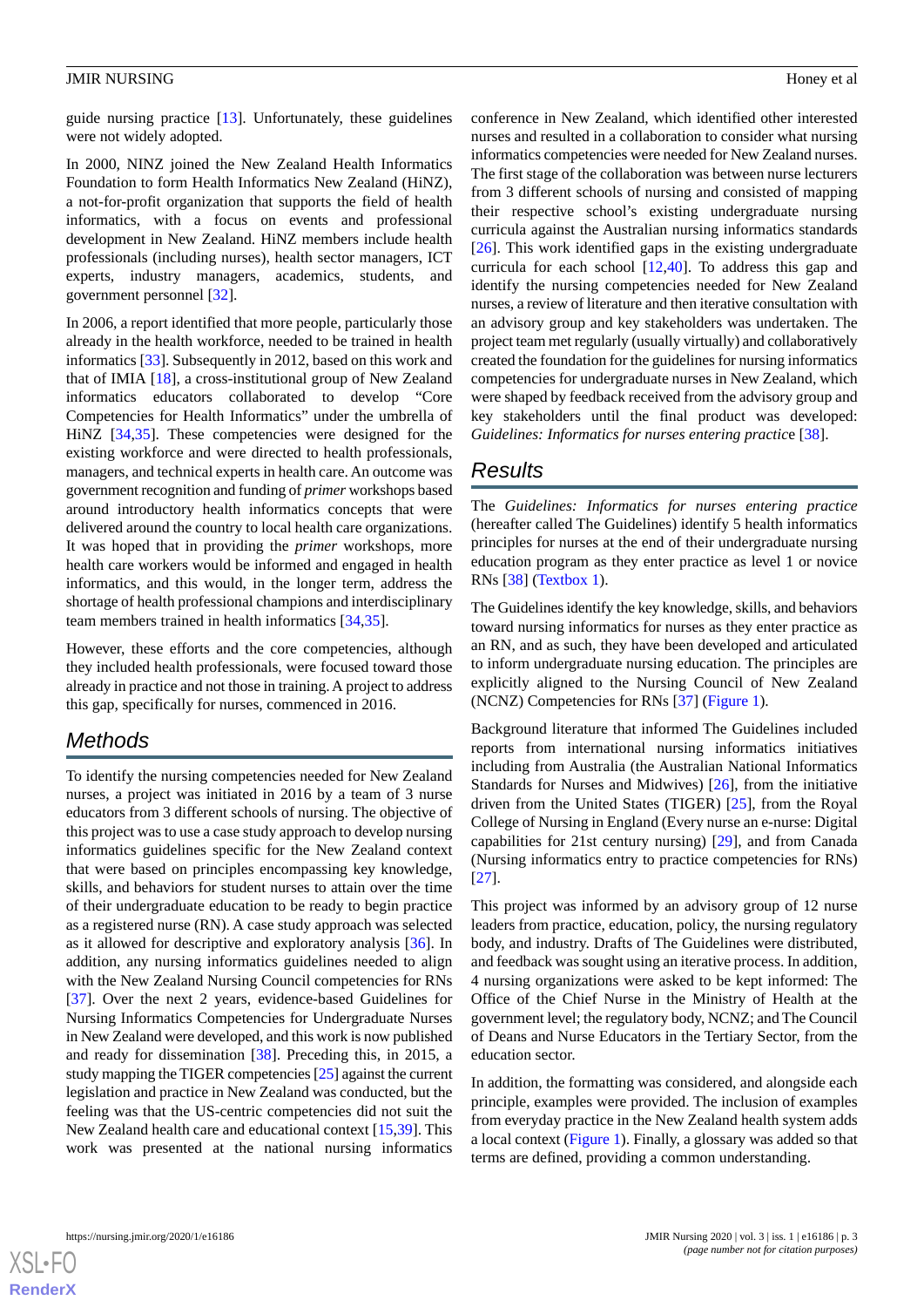<span id="page-3-0"></span>**Textbox 1.** The 4 principles.

**Principle 1: Professional practice**

Nurses are accountable and responsible for their use of information and communication technologies (ICT)

#### **Principle 2: Information management**

Use of information to inform and manage patient care

**Principle 3: ICT to enhance the health of New Zealanders**

Nurses effectively use ICT to assist with the delivery of quality nursing care to improve patient outcomes

#### **Principle 4: General computer and ICT skills**

<span id="page-3-1"></span>The nurse is adaptable in different health care environments through transferrable ICT skills

**Figure 1.** The Guidelines showing principle 2. NCNZ: Nursing Council of New Zealand.

| <b>Principle 2: Information Management</b><br>Use of information to inform and manage patient care                                                          |                                                                                                                                                      |
|-------------------------------------------------------------------------------------------------------------------------------------------------------------|------------------------------------------------------------------------------------------------------------------------------------------------------|
| Related to                                                                                                                                                  | Examples of how this may be evidenced<br>in practice                                                                                                 |
| Information and<br>digital literacy<br>Access, collect, use,<br>evaluates and stores<br>evidence to inform<br>practice<br><b>Evidence</b> based<br>practice | Critically appraise the quality, relevance and<br>context of online sources and web based<br>information.                                            |
|                                                                                                                                                             | Able to use technology to search and locate<br>appropriate resources and patient data to<br>inform nursing practice.                                 |
|                                                                                                                                                             | This includes but is not limited to: Scholarly<br>literature, appropriate websites, library<br>databases, and governmental websites.                 |
|                                                                                                                                                             | Understands and respects the use of<br>intellectual property and copyrighted<br>material                                                             |
|                                                                                                                                                             | Able to access, understand and critique<br>multiple sources of information including<br>guidelines and policies.                                     |
|                                                                                                                                                             | Use of Electronic Health Records to record<br>care plans, progress notes and facilitate<br>handovers.                                                |
| <b>Health literacy</b><br>Supporting patient's<br>health knowledge                                                                                          | Assists the patient to access, retrieve and<br>evaluate electronic information.                                                                      |
|                                                                                                                                                             | Uses appropriate resources and approaches<br>to educate patients and assist them to make<br>informed decisions and enhance their health<br>literacy. |

Principle 2 is related to the following NCNZ **Competencies for Registered Nurses:** 

Competency 2.8 "Reflects upon, and evaluates with peers and experienced nurses, the effectiveness of nursing care'

# *Discussion*

### **Principal Findings**

This project aims to inform, influence, and potentially change professional nursing practice and policy through providing clear guidelines for nursing informatics competencies. The Guidelines align with the NCNZ competencies for RNs [[37\]](#page-6-4), which all schools of nursing in New Zealand work with the development of their curricula. Furthermore, this project supports the national health strategy as nurses provide health care service to support

[XSL](http://www.w3.org/Style/XSL)•FO **[RenderX](http://www.renderx.com/)**

people in New Zealand to "Live well, Stay well, Get well," which is a key component of the 2016 New Zealand Health Strategy [[3\]](#page-4-2).

By considering the past and previous attempts to introduce nursing informatics competencies in New Zealand, there is an opportunity to learn and to improve on earlier endeavors. A common problem faced by earlier efforts includes moving from the creation of guidelines to a position where competencies are recognized and inform policy to where they are embedded in education. This project supports actively building connections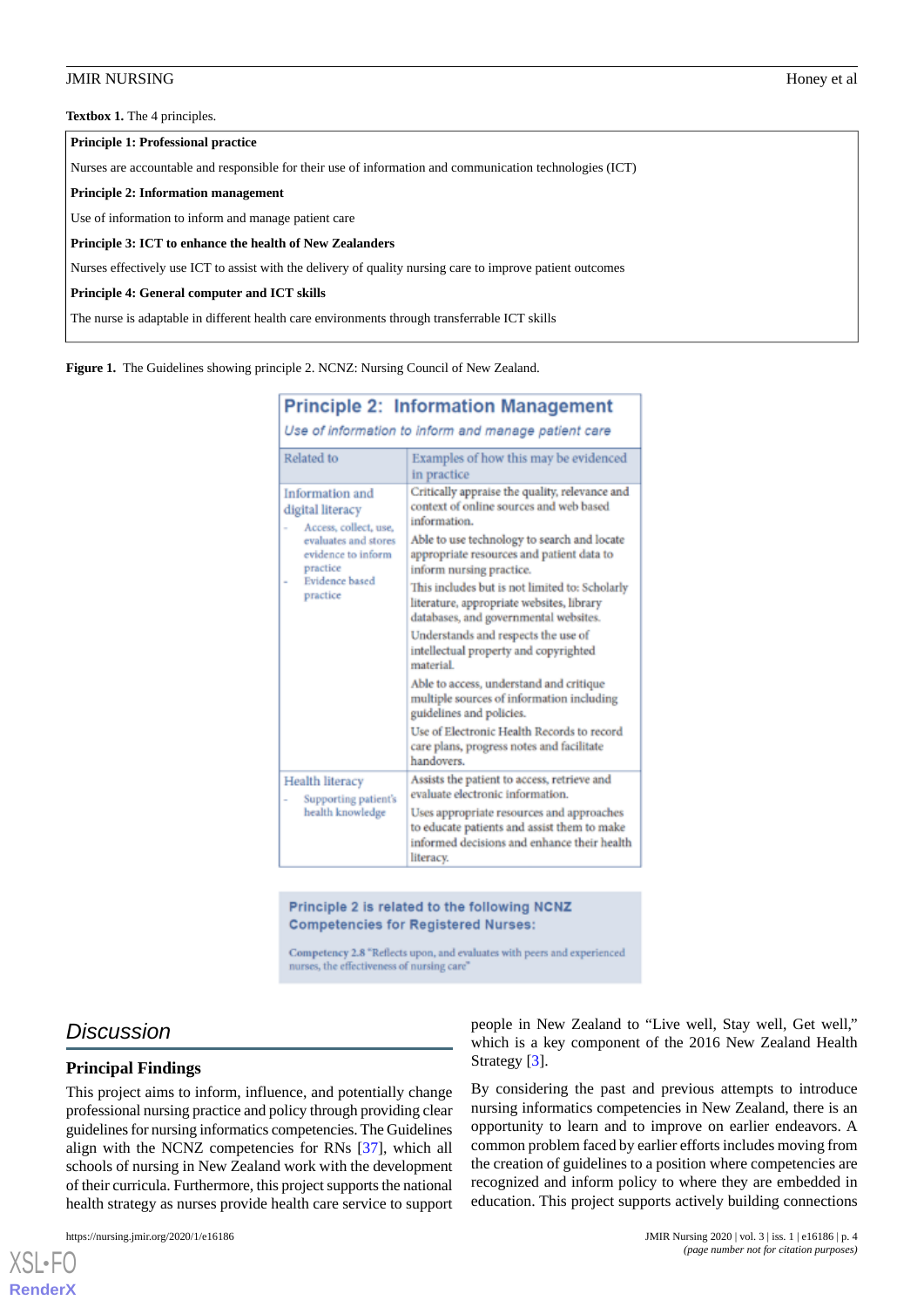between the tertiary education providers within the schools of nursing, thereby crossing perceived divisions between universities, polytechnics, and institutes of technology. By demonstrating engagement within the nursing communities, specifically nurse lecturers and the key nursing regulatory and policy stakeholders, The Guidelines may be acceptable to all and are more likely to be accepted and influence policy.

In terms of policy impact, this project has the potential to influence the NCNZ to explicitly address the inclusion of nursing informatics within undergraduate nursing curricula. The implementation of these guidelines nationally would impact all 17 schools of nursing in New Zealand by ensuring that present and future RNs are consistently prepared for working in a technological age. This will likely have flow-on effects for patient care, potentially improving safety and efficiency within the health care system and improving quality of care for recipients, while acknowledging the role of nurses in health maintenance and health promotion as well as providing health care for those who are sick or dying. Technology is used in all aspects of health care, and ensuring that our workforce is adequately prepared for its use in health care has the potential to assist all recipients of care, including M ori—the indigenous people of New Zealand—and those from neighboring Pacific Islands, who are overrepresented in New Zealand's worst health statistics [[3\]](#page-4-2).

The impact of policy in terms of education will affect nursing students, who remain predominantly women (9% of the current nursing workforce is male) [\[1](#page-4-0)]. Understanding the use of technology in health care will better prepare them to be competent and effective future nurses. The Guidelines form a bridge between the theory of nursing informatics, education of nurses, and clinical practice.

# **Next Steps**

The challenge is to now disseminate this work to the New Zealand nursing education community so that The Guidelines can be incorporated into nursing curricula. The first step is to share The Guidelines across all schools of nursing in New Zealand so that nurse educators can consider how The Guidelines can be implemented into their undergraduate programs of nursing, which will facilitate effective knowledge transfer and uptake of The Guidelines into practice. Furthermore, there is a need to identify and then address the concerns, barriers, and facilitators to using The Guidelines in nursing education. In addition, from a New Zealand perspective, where the indigenous people are M ori, there is a need to understand any issues specifically from the perspectives of M ori as concerns related to data guardianship and nurses acting as kaitiaki/guardians of the data may apply [\[41](#page-6-8)].

# **Conclusions**

Despite local and international efforts to include health informatics as part of the curricula for preparing health professionals for practice in the 21st century, there remains inconsistency in achieving this. This case study illustrates the development of heath informatics competencies and guidelines for one profession, in one country. The challenge is moving from educational rhetoric to practice and policy to ensure that health informatics is embedded into the educational preparation for all health professionals. The importance of learning from past initiatives is highlighted. The process used to develop the "Guidelines: Informatics for nurses entering practice" for use in New Zealand is expected to guide undergraduate nursing education and as such form a bridge between theory, education, and practice.

# <span id="page-4-0"></span>**Conflicts of Interest**

None declared.

# <span id="page-4-1"></span>**References**

- <span id="page-4-2"></span>1. Nursing Council of New Zealand. Wellington, New Zealand: Nursing Council of New Zealand; 2018. The New Zealand nursing workforce: A profile of Nurse Practitioners, Registered Nurses and Enrolled Nurses 2016–2017 URL: [https://www.](https://www.nursingcouncil.org.nz/Public/Publications/Workforce_Statistics/NCNZ/publications-section/Workforce_statistics.aspx?hkey=3f3f39c4-c909-4d1d-b87f-e6270b531145) [nursingcouncil.org.nz/Public/Publications/Workforce\\_Statistics/NCNZ/publications-section/Workforce\\_statistics.](https://www.nursingcouncil.org.nz/Public/Publications/Workforce_Statistics/NCNZ/publications-section/Workforce_statistics.aspx?hkey=3f3f39c4-c909-4d1d-b87f-e6270b531145) [aspx?hkey=3f3f39c4-c909-4d1d-b87f-e6270b531145](https://www.nursingcouncil.org.nz/Public/Publications/Workforce_Statistics/NCNZ/publications-section/Workforce_statistics.aspx?hkey=3f3f39c4-c909-4d1d-b87f-e6270b531145) [accessed 2019-11-09]
- <span id="page-4-3"></span>2. Ferguson C, Hickman L, Wright R, Davidson PM, Jackson D. Preparing nurses to be prescribers of digital therapeutics. Contemp Nurse 2018;54(4-5):345-349. [doi: [10.1080/10376178.2018.1486943\]](http://dx.doi.org/10.1080/10376178.2018.1486943) [Medline: [29940811](http://www.ncbi.nlm.nih.gov/entrez/query.fcgi?cmd=Retrieve&db=PubMed&list_uids=29940811&dopt=Abstract)]
- <span id="page-4-4"></span>3. Ministry of Health NZ. 2016. New Zealand Health Strategy: Future Direction URL: [http://www.health.govt.nz/system/](http://www.health.govt.nz/system/files/documents/publications/new-zealand-health-strategy-futuredirection-2016-apr16.pdf) [files/documents/publications/new-zealand-health-strategy-futuredirection-2016-apr16.pdf](http://www.health.govt.nz/system/files/documents/publications/new-zealand-health-strategy-futuredirection-2016-apr16.pdf) [accessed 2019-12-02]
- <span id="page-4-6"></span><span id="page-4-5"></span>4. National Centre for Universities & Business. London, Britain: National Centre for Universities and Business (NCUB); 2018. The Human Factor: Driving Digital Solutions for 21st Century Health and Care URL: [http://www.ncub.co.uk/reports/](http://www.ncub.co.uk/reports/the-human-factor-driving-digital-solutions-for-21st-century-health-and-care) [the-human-factor-driving-digital-solutions-for-21st-century-health-and-care](http://www.ncub.co.uk/reports/the-human-factor-driving-digital-solutions-for-21st-century-health-and-care) [accessed 2019-11-09]
- <span id="page-4-7"></span>5. Baker C, Charlebois M, Lopatka H, Moineau G, Zelmer J. Influencing change: preparing the next generation of clinicians to practice in the digital age. Healthc Q 2016;18(4):5-7. [doi: [10.12927/hcq.2016.24569\]](http://dx.doi.org/10.12927/hcq.2016.24569) [Medline: [27009699\]](http://www.ncbi.nlm.nih.gov/entrez/query.fcgi?cmd=Retrieve&db=PubMed&list_uids=27009699&dopt=Abstract)
- 6. Benton DC, Pérez-Raya F, González-Jurado MA, Rodríguez-López ME. Keeping pace with an ever-changing world: a policy imperative. J Nurs Regul 2015;6(1):20-24. [doi: [10.1016/s2155-8256\(15\)30005-3](http://dx.doi.org/10.1016/s2155-8256(15)30005-3)]
- 7. All-Party Parliamentary Group on Global Health. London, Britain: All-Party Parliamentary Group on Global Health; 2016. Triple Impact: How Investing in Nursing Will Improve Health, Improve Gender Equality and Support Economic Growth URL: <http://www.appg-globalhealth.org.uk/reports/4556656050>[accessed 2019-11-29]
- 8. Williamson KM, Muckle J. Students' perception of technology use in nursing education. Comput Inform Nurs 2018 Feb;36(2):70-76. [doi: [10.1097/CIN.0000000000000396\]](http://dx.doi.org/10.1097/CIN.0000000000000396) [Medline: [29084028](http://www.ncbi.nlm.nih.gov/entrez/query.fcgi?cmd=Retrieve&db=PubMed&list_uids=29084028&dopt=Abstract)]

[XSL](http://www.w3.org/Style/XSL)•FO **[RenderX](http://www.renderx.com/)**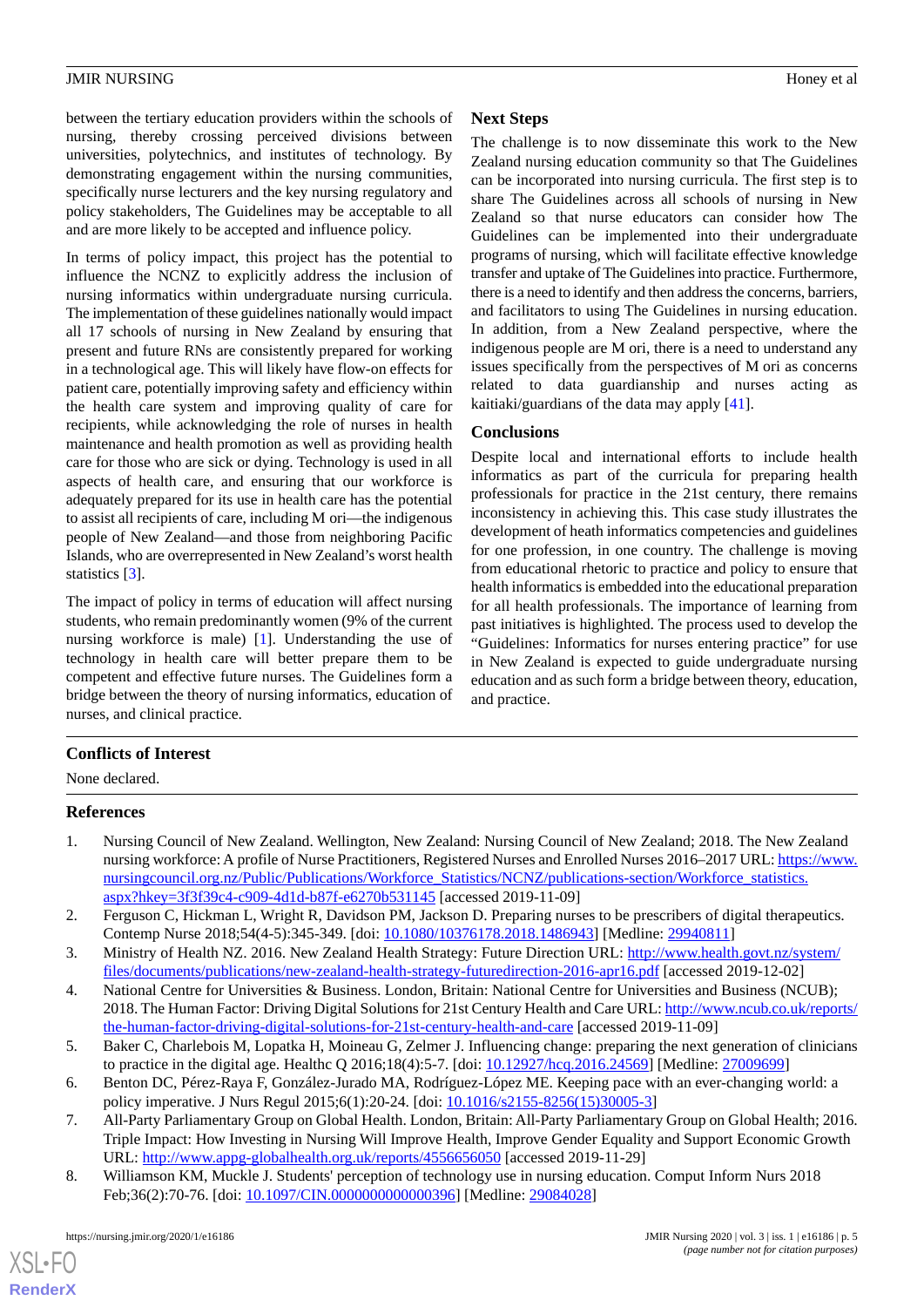- <span id="page-5-0"></span>9. Vaona I, Banzi R, Kwag KH, Rigon G, Cereda D, Pecoraro V, et al. E-learning for health professionals. Cochrane Database Syst Rev 2018 Jan 21;1:CD011736 [\[FREE Full text\]](http://europepmc.org/abstract/MED/29355907) [doi: [10.1002/14651858.CD011736.pub2](http://dx.doi.org/10.1002/14651858.CD011736.pub2)] [Medline: [29355907\]](http://www.ncbi.nlm.nih.gov/entrez/query.fcgi?cmd=Retrieve&db=PubMed&list_uids=29355907&dopt=Abstract)
- <span id="page-5-2"></span><span id="page-5-1"></span>10. Stats New Zealand. 2019. Population URL: <https://www.stats.govt.nz/topics/population> [accessed 2019-12-02]
- 11. New Zealand Ministry of Health. Wellington, New Zealand: Ministry of Health; 2018. Nursing Leadership Narrative for Change URL: <https://www.health.govt.nz/our-work/nursing/nursing-leadership/nursing-leadership-narrative-change> [accessed 2019-11-29]
- <span id="page-5-18"></span><span id="page-5-3"></span>12. Collins E, Britnell S, Ditzel L, Honey M. Using curriculum mapping to develop undergraduate nursing informatics: a New Zealand study. Int J Innov Res Med Sci 2017;2(11):1550-1556. [doi: [10.23958/ijirms/vol02-i11/19](http://dx.doi.org/10.23958/ijirms/vol02-i11/19)]
- <span id="page-5-20"></span>13. Honey M, Nursing Informatics New Zealand Inc. Standards for Nursing Informatics Guidelines. Health Informatics Journal 1996;2(4):224-227.
- <span id="page-5-4"></span>14. Hausman JP. Guidelines for Teaching Nursing Informatics. Wellington, New Zealand: New Zealand Ministry of Education; 1989.
- <span id="page-5-5"></span>15. Honey M, Day K. Preparing nurses in informatics to address the equity divide. In: New Zealand Nursing Informatics Conference. 2016 Presented at: New Zealand Nursing Informatics Conference; November 3, 2016; Auckland, New Zealand.
- <span id="page-5-6"></span>16. Hersh W. A stimulus to define informatics and health information technology. BMC Med Inform Decis Mak 2009 May 15;9:24 [[FREE Full text](https://bmcmedinformdecismak.biomedcentral.com/articles/10.1186/1472-6947-9-24)] [doi: [10.1186/1472-6947-9-24\]](http://dx.doi.org/10.1186/1472-6947-9-24) [Medline: [19445665\]](http://www.ncbi.nlm.nih.gov/entrez/query.fcgi?cmd=Retrieve&db=PubMed&list_uids=19445665&dopt=Abstract)
- <span id="page-5-7"></span>17. IMIA News From the International Medical Informatics Association. 2009. IMIA-NI Definition of Nursing Informatics Updated URL:<https://imianews.wordpress.com/2009/08/24/imia-ni-definition-of-nursing-informatics-updated/>[accessed 2018-03-06]
- <span id="page-5-8"></span>18. Mantas J, Ammenwerth E, Demiris G, Hasman A, Haux R, Hersh W, IMIA Recommendations on Education Task Force. Recommendations of the International Medical Informatics Association (IMIA) on Education in Biomedical and Health Informatics. First Revision. Methods Inf Med 2010 Jan 7;49(2):105-120. [doi: [10.3414/ME5119\]](http://dx.doi.org/10.3414/ME5119) [Medline: [20054502\]](http://www.ncbi.nlm.nih.gov/entrez/query.fcgi?cmd=Retrieve&db=PubMed&list_uids=20054502&dopt=Abstract)
- <span id="page-5-9"></span>19. Hersh W, Biagioli F, Scholl G, Mohan V, Kassakian S, Kerns S, Gorman. From competencies to competence: model, approach, and lessons learned from implementing a clinical informatics curriculum for medical students. In: Shachak A, Borycki EM, Reis SP, editors. Health Professionals' Education in the Age of Clinical Information Systems, Mobile Computing and Social Networks. Amsterdam, Netherlands: Elsevier; 2017:269-287.
- <span id="page-5-10"></span>20. Walpole S, Banerjee A, Taylor P. Health informatics in UK medical education: a survey of current practice. Future Healthc J 2017 Jun;4(Suppl 2):s24 [\[FREE Full text\]](http://europepmc.org/abstract/MED/31098505) [doi: [10.7861/futurehosp.4-2s-s24\]](http://dx.doi.org/10.7861/futurehosp.4-2s-s24) [Medline: [31098505\]](http://www.ncbi.nlm.nih.gov/entrez/query.fcgi?cmd=Retrieve&db=PubMed&list_uids=31098505&dopt=Abstract)
- <span id="page-5-12"></span><span id="page-5-11"></span>21. Clauson KA, Breeden EA, Fingado AR, Kaing CL, Flynn AJ, Cutler TW. A progress report on the state of pharmacy informatics education in US pharmacy schools and colleges. Am J Pharm Educ 2018 Sep;82(7):6332 [\[FREE Full text](http://europepmc.org/abstract/MED/30323389)] [doi: [10.5688/ajpe6332](http://dx.doi.org/10.5688/ajpe6332)] [Medline: [30323389](http://www.ncbi.nlm.nih.gov/entrez/query.fcgi?cmd=Retrieve&db=PubMed&list_uids=30323389&dopt=Abstract)]
- <span id="page-5-13"></span>22. Hovenga E. Globalisation of health and medical informatics education--what are the issues? Int J Med Inform 2004 Mar 18;73(2):101-109. [doi: [10.1016/j.ijmedinf.2003.11.004](http://dx.doi.org/10.1016/j.ijmedinf.2003.11.004)] [Medline: [15063368](http://www.ncbi.nlm.nih.gov/entrez/query.fcgi?cmd=Retrieve&db=PubMed&list_uids=15063368&dopt=Abstract)]
- <span id="page-5-14"></span>23. Murphy J, Goossen W. Introduction: Forecasting informatics competencies for nurses in the future of connected health. In: Murphy J, Goossen W, Weber P, editors. Forecasting Informatics Competencies for Nurses in the Future of Connected Health: Proceedings of the Nursing Informatics Post Conference 2016. Amsterdam, The Netherlands: IOS Press; 2017:1-6.
- <span id="page-5-15"></span>24. Ronald J, Skiba DJ. Guidelines for basic computer education in nursing. NLN Publ 1987 Apr(41-2177):i-viii, 1. [Medline: [3299257\]](http://www.ncbi.nlm.nih.gov/entrez/query.fcgi?cmd=Retrieve&db=PubMed&list_uids=3299257&dopt=Abstract)
- <span id="page-5-22"></span>25. Technology Informatics Guiding Education Reform (TIGER). Amazon S3 - Amazon Web Services. 2009. Informatics Competencies for Every Practicing Nurse: Recommendations From the TIGER Collaborative URL: [http://www.](http://www.thetigerinitiative.org/docs/TigerReport_InformaticsCompetencies.pdf) [thetigerinitiative.org/docs/TigerReport\\_InformaticsCompetencies.pdf](http://www.thetigerinitiative.org/docs/TigerReport_InformaticsCompetencies.pdf) [accessed 2014-07-14]
- 26. Australian Nursing and Midwifery Federation. Melbourne, Australia: ANMF Federal Office; 2015. ANMF National Informatics Standards for Nurses and Midwives URL: [http://anmf.org.au/pages/](http://anmf.org.au/pages/national-informatics-standards-for-nurses-and-midwives) [national-informatics-standards-for-nurses-and-midwives](http://anmf.org.au/pages/national-informatics-standards-for-nurses-and-midwives) [accessed 2019-12-02]
- <span id="page-5-16"></span>27. Canadian Association of Schools of Nursing. 2015. CASN Nursing Informatics Entry-to-Practice Competencies for Registered Nurses URL:<https://www.casn.ca/2014/12/casn-entry-practice-nursing-informatics-competencies/> [accessed 2018-02-16]
- <span id="page-5-19"></span><span id="page-5-17"></span>28. Egbert N, Thye J, Hackl WO, Müller-Staub M, Ammenwerth E, Hübner U. Competencies for nursing in a digital world. Methodology, results, and use of the DACH-recommendations for nursing informatics core competency areas in Austria, Germany, and Switzerland. Inform Health Soc Care 2019;44(4):351-375. [doi: [10.1080/17538157.2018.1497635\]](http://dx.doi.org/10.1080/17538157.2018.1497635) [Medline: [30148411](http://www.ncbi.nlm.nih.gov/entrez/query.fcgi?cmd=Retrieve&db=PubMed&list_uids=30148411&dopt=Abstract)]
- <span id="page-5-21"></span>29. Royal College of Nursing. 2017. Every Nurse an E-nurse: Digital Capabilities for 21st Century Nursing URL: [https://www.](https://www.rcn.org.uk/clinical-topics/ehealth/current-work) [rcn.org.uk/clinical-topics/ehealth/current-work](https://www.rcn.org.uk/clinical-topics/ehealth/current-work) [accessed 2017-11-13]
- 30. Murphy J, Goossen W, Weber P. Forecasting Informatics Competencies for Nurses in the Future of Connected Health: Proceedings of the Nursing Informatics Post Conference 2016. Amsterdam, The Netherlands: IOS Press; 2017.
- 31. Appleton M, Carr R, Hausman J. NINZ: the first 10 years. Auckland, New Zealand: Nursing Informatics New Zealand Inc; 2000.
- 32. Health Informatics New Zealand. 2019. About HiNZ URL:<http://www.hinz.org.nz/?page=AboutHINZ> [accessed 2019-09-09]

[XSL](http://www.w3.org/Style/XSL)•FO **[RenderX](http://www.renderx.com/)**